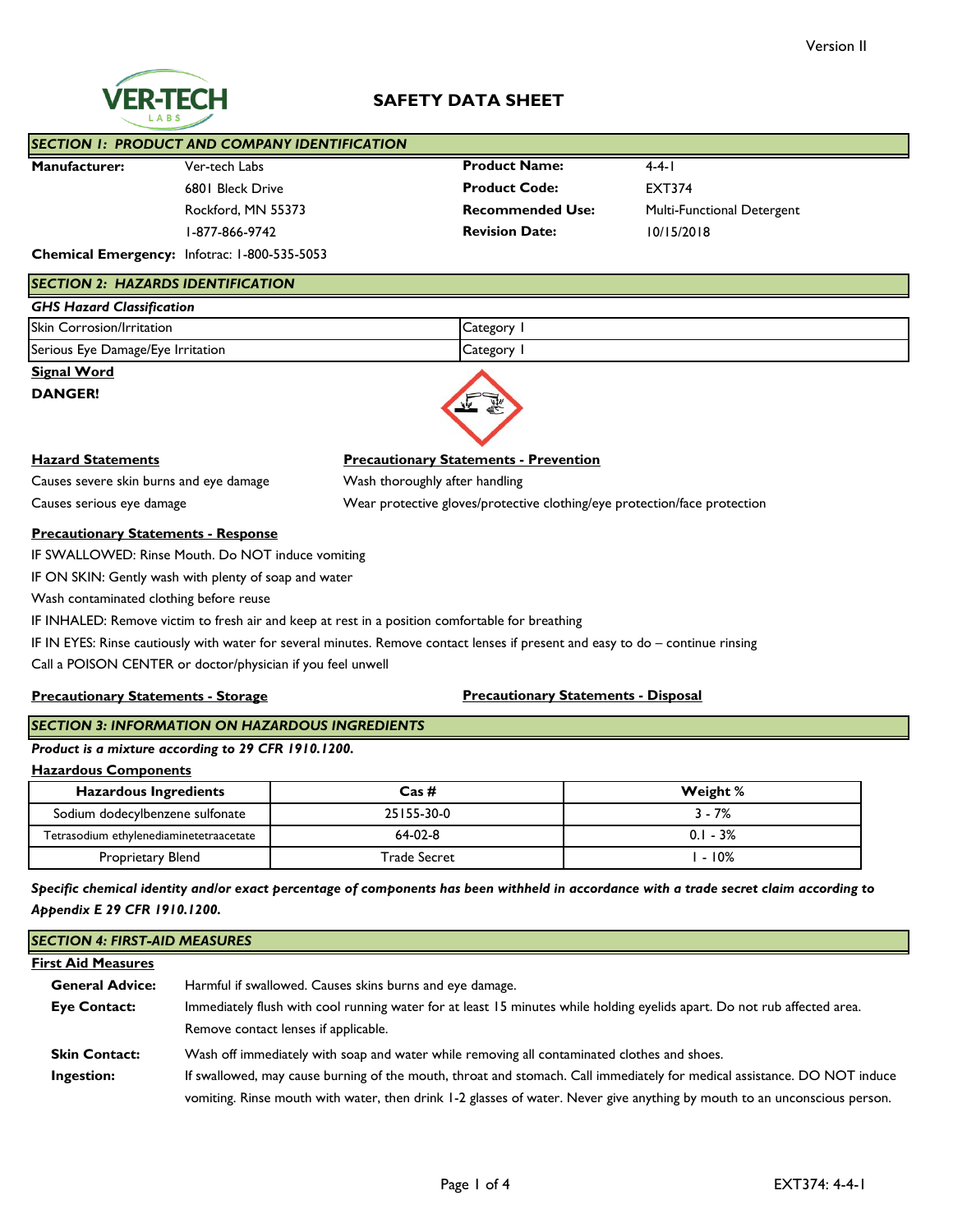**Inhalation:** Remove to fresh air.

#### **Most Important Symptoms and Effects**

 **Symptoms:** Severe burns to eyes and skin. Symptoms may include stinging, tearing, redness, swelling and blurred vision.

# **Indication of any immediate medical attention and special treatment needed**

**Note to Physician:** Product is a corrosive material. Treat symptomatically.

| <b>SECTION 5: FIRE-FIGHTING MEASURES</b>      |                                                                                                                                                     |
|-----------------------------------------------|-----------------------------------------------------------------------------------------------------------------------------------------------------|
| <b>Flammable Properties</b>                   |                                                                                                                                                     |
| Flammability:                                 | Not considered to be a fire hazard.                                                                                                                 |
| <b>Explosive Prop:</b>                        | Not considered to be an explosive hazard.                                                                                                           |
| <b>Extinguishing Media</b>                    |                                                                                                                                                     |
| Suitable:                                     | Use extinguishing measures that are appropriate to local circumstances and the surrounding environment.                                             |
| Unsuitable:                                   | Do not use water jet as an extinguisher, as this will spread the fire.                                                                              |
| <b>Specific Hazards Arising from Chemical</b> |                                                                                                                                                     |
| Hazards:                                      | During fire, gases hazardous to health may be formed.                                                                                               |
|                                               | <b>Protective equipment and precautions for fire-fighters</b>                                                                                       |
|                                               | Fire-Fight Method: In the event of a fire, fire-fighters should wear appropriate protective equipment and self-contained breathing apparatus        |
|                                               | (SCBA) with a full face-piece operated in positive pressure mode.                                                                                   |
|                                               | <b>SECTION 6: ACCIDENTAL RELEASE MEASURES</b>                                                                                                       |
|                                               | Personal Precautions: Evacuate personnel to safe areas. Isolate hazard area and deny entry. Stay upwind of spill/leak. Use personal protective      |
|                                               | equipment. Avoid contact with skin, eyes or clothing.                                                                                               |
|                                               | Environ. Precautions: Prevent release to the environment if possible. Dike large spills to prevent material from entering streams or sewer systems. |
| Clean-Up Method:                              | Soak-up with inert absorbent material and place into appropriate container for disposal. Clean contaminated area thoroughly                         |
|                                               | with water. Prevent product from entering drains.                                                                                                   |
| <b>SECTION 7: HANDLING AND STORAGE</b>        |                                                                                                                                                     |
| Handling:                                     | Use personal protective equipment when needed. Avoid contact with skin, eyes, and clothing. Wash hands before eating,                               |
|                                               | drinking, or smoking. Remove contaminated clothes and wash before reuse. Use in a ventilated area.                                                  |
| Storage:                                      | Store in closed containers in cool, dry, well-ventilated area. Avoid overheating or freezing. Keep in properly labeled containers                   |
|                                               | and out of reach of children.                                                                                                                       |
|                                               |                                                                                                                                                     |
| <b>Incomp. Materials:</b>                     | Oxidizing agents. Strong acids. Aluminum.                                                                                                           |

## **SECTION 8: EXPOSURE CONTROLS AND PERSONAL PROTECTION**

**Exposure Guidelines**

| <b>Hazardous Chemical</b>               | <b>OSHA PEL</b>          | <b>ACGIH TLV</b>         |
|-----------------------------------------|--------------------------|--------------------------|
| Sodium dodecylbenzene sulfonate         | No information available | No information available |
| Tetrasodium ethylenediaminetetraacetate | No information available | No information available |
| Proprietary Blend                       | No information available | No information available |

## **Appropriate Engineering Controls**

 **Eng. Controls:** Ensure adequate ventilation, especially in confined areas.

## **Personal Protection Equipment (PPE)**

| Eyes:               | Recommend safety goggles or shield.                                                           |
|---------------------|-----------------------------------------------------------------------------------------------|
| <b>Respiratory:</b> | Not usually necessary where ventilation is sufficient to maintain vapors under the TLV limit. |
| Skin:               | Avoid skin contact. Recommend chemical resistant gloves.                                      |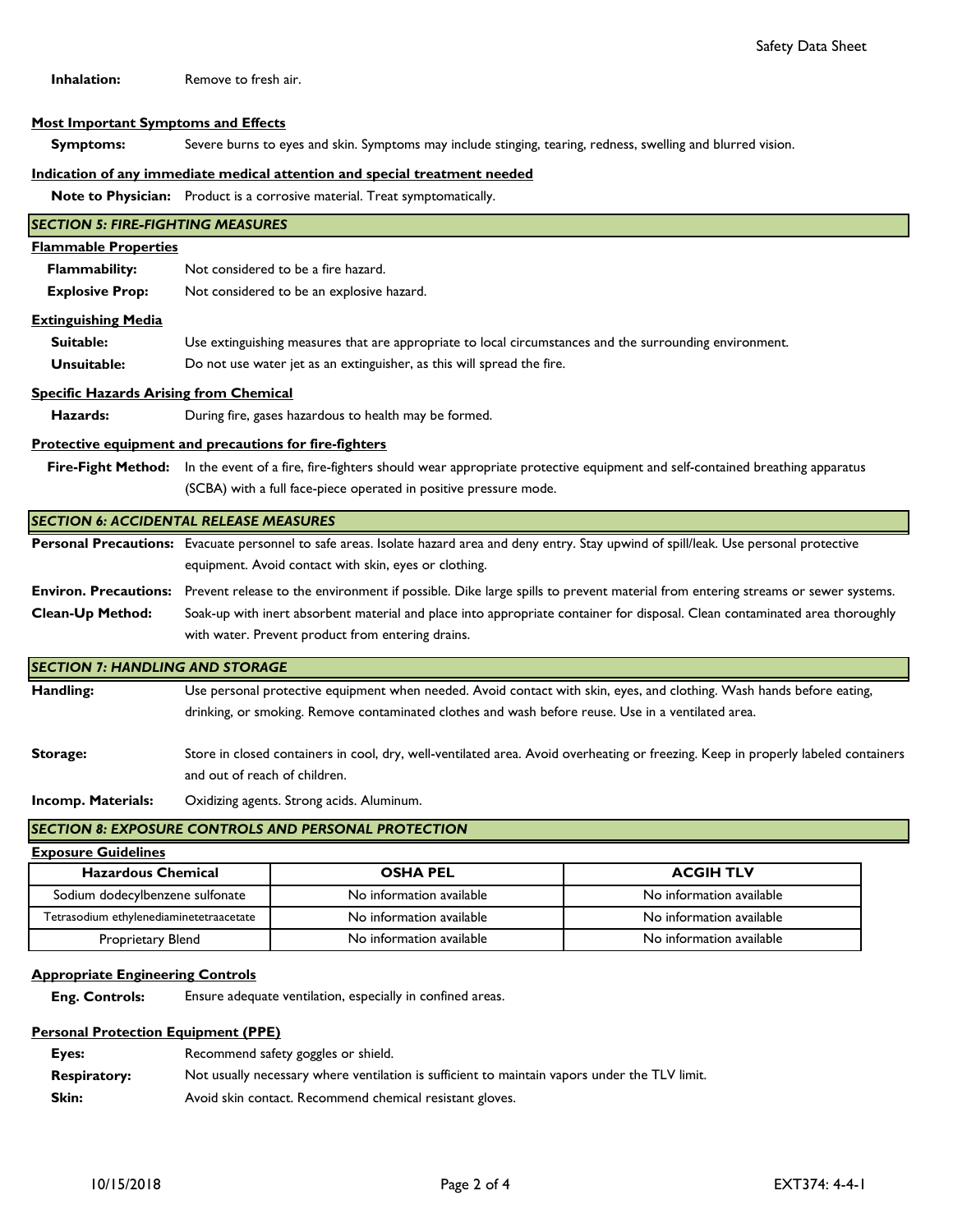# *SECTION 9: PHYSICAL AND CHEMICAL PROPERTIES*

**Information on basic physical and chemical properties**

| <b>Physical State:</b>   | Liguid                   | <b>Freezing Point:</b>     | Not determined |
|--------------------------|--------------------------|----------------------------|----------------|
| Appearance:              | Purple Liquid            | <b>Boiling Point:</b>      | Not determined |
| Color:                   | Purple                   | <b>Evaporation Rate:</b>   | Not determined |
| Odor:                    | Cherry                   | <b>Vapor Pressure:</b>     | Not determined |
| <b>Odor Threshold:</b>   | No information available | <b>Vapor Density:</b>      | Not determined |
| pH:                      | 12.0                     | <b>Relative Density:</b>   | Not determined |
| <b>Flash Point:</b>      | Not determined           | <b>Flammability:</b>       | Not determined |
| <b>Water Solubility:</b> | Soluble in water         | <b>Explosive Limits:</b>   | Not determined |
| <b>Viscosity:</b>        | Not determined           | <b>Part. Coefficient:</b>  | Not determined |
| <b>Specific Gravity:</b> | 1.03                     | <b>Auto-ignition Temp:</b> | Not determined |
| <b>Melting Point:</b>    | Not determined           | Decomp. Temp:              | Not determined |

# *SECTION 10: STABILITY AND REACTIVITY*

| <b>Stability:</b>  | Stable under ordinary conditions of use and storage.                                                           |
|--------------------|----------------------------------------------------------------------------------------------------------------|
|                    | <b>Haz. Decomposition:</b> Thermal decomposition can lead to release of irritating and toxic gases and vapors. |
|                    | Haz. Polymerization: No information available.                                                                 |
| Incompatibilities: | Oxidizing agents. Strong acids. Aluminum.                                                                      |
|                    | <b>Conditions to Avoid:</b> Heat, moisture and incompatibles.                                                  |

# *SECTION 11: TOXICOLOGY INFORMATION*

### **Component Information**

| <b>Hazardous Chemical</b>               | LD50 Oral                | <b>LD50 Dermal</b>       |
|-----------------------------------------|--------------------------|--------------------------|
| Sodium dodecylbenzene sulfonate         | $>1000$ mg/kg (rat)      | $>$ 2000 mg/kg (rabbit)  |
| Tetrasodium ethylenediaminetetraacetate | No information available | No information available |
| Proprietary Blend                       | No information available | No information available |

#### **Potential Health Effects**

 **Exposure Routes:** Eye Contact, Dermal Contact, Ingestion, Inhalation

| Eyes:                   | Causes eye irritation with tearing, redness, and impaired vision.                                                     |
|-------------------------|-----------------------------------------------------------------------------------------------------------------------|
| Skin:                   | Causes skin irritation, redness, and itching. May cause chemical burns.                                               |
| Ingestion:              | Harmful if swallowed. Corrosive to mucous membranes, esophagus and stomach.                                           |
| Inhalation:             | Respiratory irritant.                                                                                                 |
| <b>Chronic Effects:</b> | Avoid repeated exposure. May aggravate pre-existing medical conditions including eye, skin and respiratory disorders. |
| Carcinogenicity:        | Not listed as carcinogen by OSHA, NTP or IARC.                                                                        |

# *SECTION 12: ECOLOGICAL INFORMATION*

**Ecotoxicity**

| <b>Hazardous Chemical</b>               | <b>Toxicity to Fish</b>     | <b>Toxicity to Invertebrates</b> |
|-----------------------------------------|-----------------------------|----------------------------------|
| Sodium dodecylbenzene sulfonate         | $1.67$ mg/l (96 hour: fish) | 2.4 mg/l (48 hour: Daphnia)      |
| Tetrasodium ethylenediaminetetraacetate | No information available    | No information available         |
| Proprietary Blend                       | No information available    | No information available         |

## **Environmental Toxicity**

| <b>Biodegradation:</b>  | No information available. |
|-------------------------|---------------------------|
| <b>Persistence:</b>     | No information available. |
| <b>Bioaccumulation:</b> | No information available. |
| <b>Mobility:</b>        | No information available. |